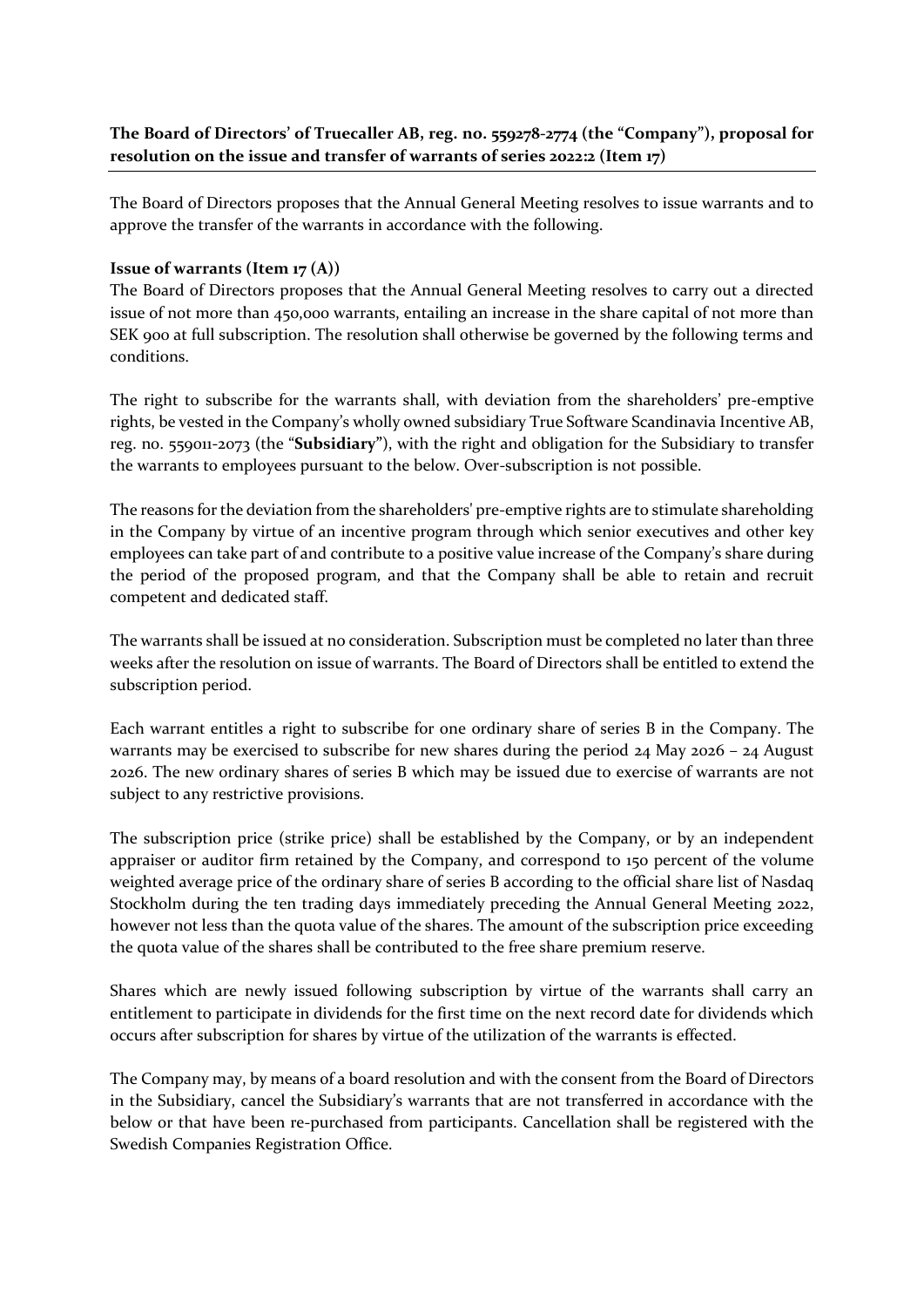The Board of Directors, or a person appointed by the Board of Directors, is authorized to make such minor adjustments to the resolution which may prove necessary in order to register the resolution with the Swedish Companies Registration Office.

### **Approval of transfer of warrants (Item 17 (B))**

The Board of Directors proposes that the Annual General Meeting approves the Subsidiary's transfer of warrants on the following conditions.

The right to acquire warrants from the Subsidiary shall vest in senior executives and other key employees in the Truecaller group who participate in existing incentive programs in the Truecaller group. Employees who are also board members in Truecaller do not have the right to acquire any warrants. The allotment per participant will depend on position within the Truecaller group and may not exceed 60,000 warrants per participant. In total, not more than 25 senior executives and other key employees in the Truecaller group may be allotted warrants of series 2022:2.

As the warrants are acquired by the participants at market value and require a positive development of the share price of the Company there are no performance criteria for the exercise of the warrants.

A prerequisite for being entitled to acquire warrants from the Subsidiary is (i) that the participant at the time of the acquisition is an employee of the group, (ii) that acquisition of warrants can take place in accordance with applicable laws, and, according to the Board of Directors' assessment, can be executed with reasonable administrative costs and financial efforts, and (iii) that the participant has entered into an agreement with the Company, according to which the Company, or the one the Company assigns, under certain circumstances has the right to repurchase the warrants from the participant if the participant wishes to transfer the warrants before they can be exercised for subscription of shares, in some cases to an amount equal to the lower of the participant's acquisition price and the market value, in other cases to market value. The Board of Directors has the right to make the reasonable changes and adjustments of the terms and conditions in the agreement that are deemed suitable or appropriate as a result of local civil law or tax law or administrative conditions.

### Application and allotment

Application for acquisition of warrants shall be made during the period from and including 25 May 2022 up until and including 8 June 2022. The Board of Directors of the Company shall however be entitled to extend the application period for acquisitions.

The Board of Directors of the Company shall determine the final allotment and the date of the transfer of the warrants.

### Price and payment etc.

The warrants shall be transferred on market terms at a price (premium) established on the basis of a market value of the warrants calculated by an independent valuation institute using the Black & Scholes valuation model.

Payment for the allocated warrants shall be made in cash no later than three weeks following the application for acquisition.

Dilution